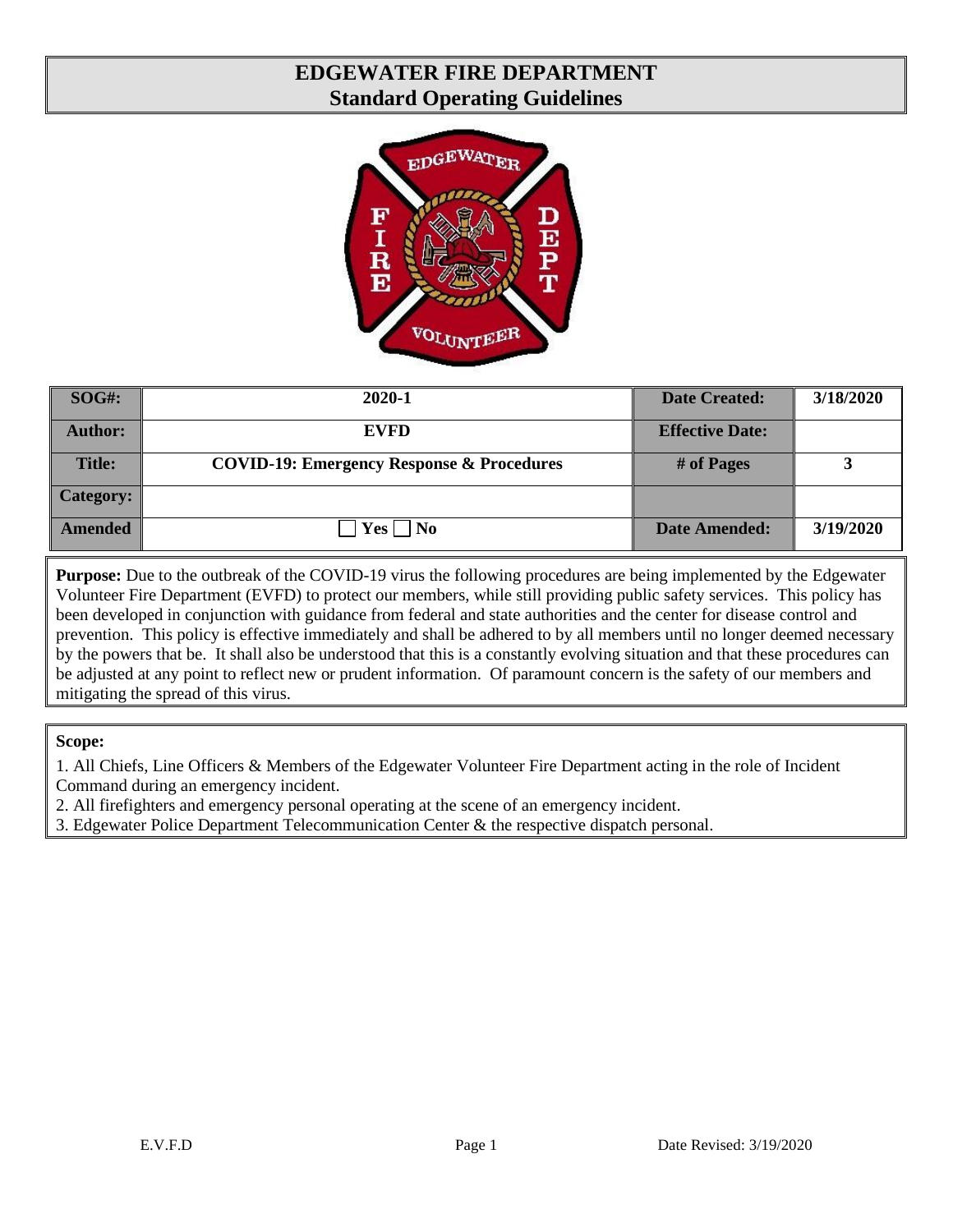# **EDGEWATER FIRE DEPARTMENT Standard Operating Guidelines**

### **Preventative Measures:**

**Effective immediately all department meetings, training, and other "social gatherings" are cancelled. Members are not permitted to be at any firehouses for any other purpose than calls for service. While at the firehouse during calls for service, members are reminded to maintain distance (6') from each other. Edgewater Fire Prevention will still be able to operate in their offices as needed. If members need to do truck checks, they will notify an officer before entering the fire station and exit upon completion of the check. The Fire chief will be notified by the Officer.**

### **Before, during, and after calls members are reminded to implement good sanitary practices. The following practices are recommended:**

• Wash your hands often with soap and water for at least 20 seconds especially after you have been in a public place, or after blowing your nose, coughing, sneezing or using the restroom.

- Use hand sanitizer that contains at least 60% alcohol.
- Avoid touching your eyes, nose, and mouth.
- Avoid close contact with people, putting a distance of at least six feet between yourself and other people.
- Avoid public places or gatherings.
- Cover your mouth and nose with a tissue when you cough or sneeze or use the inside of your elbow, and discard of tissue in garbage
- Do not shake hands.
- Clean and disinfect frequently touched surfaces routinely.

• If you are at higher risk because of your age (60+) or because you have a serious medical condition (hearth disease, diabetes, lung disease, respiratory disease) attempt to isolate yourself.

#### **Response Guidelines:**

**It is the goal of the EVFD to limit and avoid exposure of its personnel to COVID-19. Following best practices outlined by the Center for Disease Control and other governmental agencies, personnel should adhere to the following procedures. Dispatch shall screen calls to attempt to identify situations where a caller is potentially infectious. Fire officers will also conduct on-scene questions of occupants to elicit pertinent information pertaining to their health and the nature of the call. The goal is to identify any potential sick individuals, protect fire department members, and rectify the emergency call. The following are questions that will be addressed to the occupants.**

**1.** Is anyone in the residence, location, or establishment self-quarantined or self-monitoring for Coronavirus within the past 14 days?

**2.** Has anyone in the residence, location, or establishment had a possible exposure to Coronavirus within the past 14 days?

**3.** Is anyone in the residence, location, or establishment sick with respiratory illness, cough, fever, chills, body aches, congestion, or experiencing shortness of breath?

**4.** Has anyone traveled within the past 14 days?

Should the occupant, resident, or individual answer yes to any of the above questions members shall take all necessary precautions to protect themselves. Additionally, dispatch shall be notified of the situation. Protective precautions will include the following.

• Don full PPE including the use of self-contained breathing apparatus (SCBA), going "on air".

• Use of nitrile gloves, unless the emergency requires structural firefighting gloves.

Should they answer no to the aforementioned questions the member(s) do not need to go "on air". Nitrile gloves will still be used to afford the member extra protection. After each use gloves will be removed and disposed of properly.